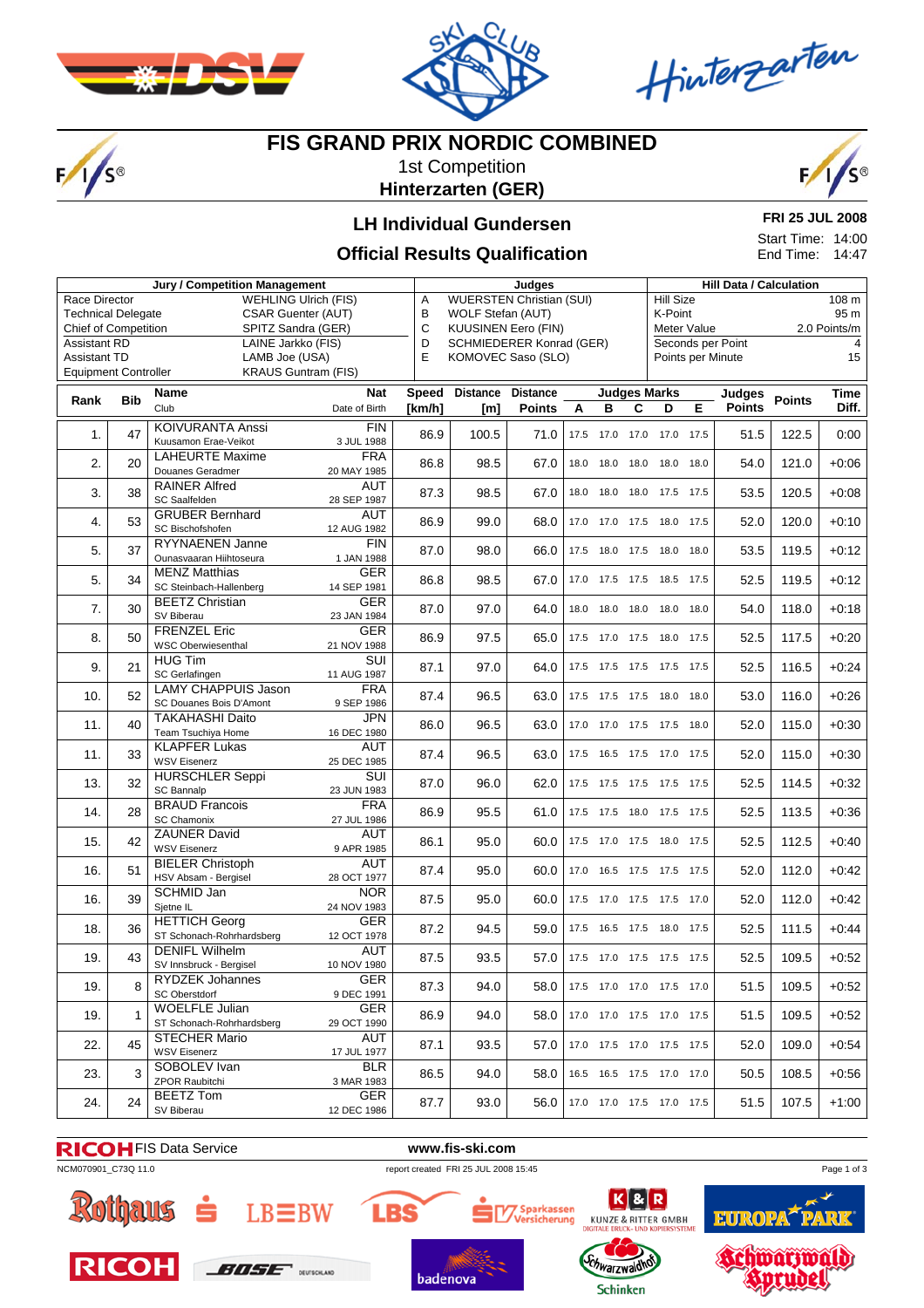

 $F/I/S^{\circ}$ 



Hinterzarten

### **FIS GRAND PRIX NORDIC COMBINED**

1st Competition **Hinterzarten (GER)**



#### **LH Individual Gundersen**

#### **Official Results Qualification**

**FRI 25 JUL 2008** Start Time: 14:00 End Time: 14:47

| Club<br>в<br>C<br><b>Points</b><br>Date of Birth<br>[km/h]<br><b>Points</b><br>D<br>Е<br>A<br>[m]<br><b>CZE</b><br><b>VODSEDALEK Ales</b><br>24.<br>17<br>86.1<br>92.5<br>55.0<br>52.5<br>107.5<br>17.5 17.0 17.5 17.5 17.5<br>5 MAR 1985<br>ASS Dukla Liberec<br><b>DEMONG Bill</b><br><b>USA</b><br>26.<br>54<br>87.2<br>93.0<br>17.0  16.5  17.0  17.5  17.0<br>51.0<br>107.0<br>56.0<br>Lake Placid SC<br>29 MAR 1980<br>SPILLANE Johnny<br><b>USA</b><br>27.<br>41<br>87.7<br>92.5<br>17.0 17.0 17.0 17.0 16.5<br>51.0<br>106.0<br>55.0<br>Steamboat Winter SpC<br>24 NOV 1980<br><b>GER</b><br><b>HASENEY Sebastian</b><br>28.<br>44<br>87.4<br>92.0<br>54.0<br>17.0 17.0 17.5 17.0 17.0<br>51.0<br>105.0<br>SC Motor Zella-Mehlis<br>27 AUG 1978<br><b>FRA</b><br>FELISAZ Jonathan<br>22<br>17.0 17.0 17.5 17.5 16.5<br>29.<br>86.9<br>91.5<br>53.0<br>51.5<br>104.5<br>Argentiere<br>25 OCT 1985<br><b>CAMEROTA Eric</b><br><b>USA</b><br>30.<br>26<br>86.3<br>91.5<br>53.0<br>16.5 17.0 17.0 17.5 17.0<br>51.0<br>104.0<br><b>NSF Park City</b><br>9 JAN 1985<br>POL<br><b>MAKA Marcin</b><br>30.<br>10<br>87.5<br>17.0  16.5  17.0  17.5  17.0<br>51.0<br>104.0<br>91.5<br>53.0<br>TS Wisla Zakopane<br>7 JUL 1985<br><b>CZE</b><br><b>SLAVIK Tomas</b><br>32.<br>35<br>86.0<br>91.0<br>52.0<br>17.0 17.0 17.5 17.5 17.0<br>103.5<br>51.5<br>ASS Dukla Liberec<br>29 APR 1981<br><b>KREINER David</b><br>AUT<br>87.0<br>17.5  16.5  17.0  17.5  17.0<br>51.5<br>102.5<br>$+1:20$<br>33.<br>48<br>90.5<br>51.0<br><b>SC Kitzbuehel</b><br>8 MAR 1981<br><b>LACROIX Sebastien</b><br><b>FRA</b><br>$+1:20$<br>27<br>102.5<br>33.<br>87.5<br>91.0<br>52.0<br>16.5 17.0 16.5 17.0 17.0<br>50.5<br>SC Bois D'Amont<br>20 APR 1983<br><b>HEER Ronny</b><br>SUI<br>35.<br>29<br>87.2<br>90.0<br>51.0<br>101.0<br>$+1:26$<br>50.0<br>17.5  16.5  17.0  17.5  16.5<br>SC Horw<br>9 JAN 1981<br><b>SCHLOTT Mark</b><br><b>GER</b><br>35.<br>25<br>86.5<br>16.5 16.0 17.0 17.0 16.5<br>50.0<br>101.0<br>90.5<br>51.0<br>SC Motor Zella-Mehlis<br>25 MAY 1985<br><b>BRESADOLA Davide</b><br><b>ITA</b><br>$\overline{7}$<br>99.5<br>37.<br>86.5<br>90.0<br>50.0<br>17.0  16.5  16.0  16.5  16.5<br>49.5<br>G.S. Fiamme Gialle<br>10 SEP 1988<br><b>JPN</b><br>KOBAYASHI Norihito<br>38.<br>46<br>86.6<br>16.5 17.0 16.5 17.0 16.5<br>96.0<br>88.0<br>46.0<br>50.0<br>Tokyo Biso<br>4 MAY 1982<br><b>CZE</b><br><b>DVORAK Miroslav</b><br>15<br>39.<br>86.7<br>87.5<br>45.0<br>16.0 16.0 17.0 16.5 17.0<br>49.5<br>94.5<br>ASS Dukla Liberec<br>3 MAR 1987<br><b>PITTIN Alessandro</b><br>ITA<br>16<br>85.9<br>41.0<br>16.5 16.0 16.5 17.0 16.0<br>90.0<br>40.<br>85.5<br>49.0<br>U.S. Aldo Moro<br>11 FEB 1990<br>not qualified<br><b>TUSS Stefan</b><br>GER<br>41.<br>19<br>86.8<br>83.5<br>48.0<br>85.0<br>37.0<br>16.5 16.0 16.0 16.0 16.0<br>9 FEB 1988<br>SK Winterberg |      |            | Name | <b>Nat</b> | Speed Distance | <b>Distance</b><br><b>Judges Marks</b> |  |  |  |  | <b>Judges</b><br>Points | Time |  |         |
|----------------------------------------------------------------------------------------------------------------------------------------------------------------------------------------------------------------------------------------------------------------------------------------------------------------------------------------------------------------------------------------------------------------------------------------------------------------------------------------------------------------------------------------------------------------------------------------------------------------------------------------------------------------------------------------------------------------------------------------------------------------------------------------------------------------------------------------------------------------------------------------------------------------------------------------------------------------------------------------------------------------------------------------------------------------------------------------------------------------------------------------------------------------------------------------------------------------------------------------------------------------------------------------------------------------------------------------------------------------------------------------------------------------------------------------------------------------------------------------------------------------------------------------------------------------------------------------------------------------------------------------------------------------------------------------------------------------------------------------------------------------------------------------------------------------------------------------------------------------------------------------------------------------------------------------------------------------------------------------------------------------------------------------------------------------------------------------------------------------------------------------------------------------------------------------------------------------------------------------------------------------------------------------------------------------------------------------------------------------------------------------------------------------------------------------------------------------------------------------------------------------------------------------------------------------------------------------------------------------------------------------------------------------------------------------------------------------------------------------------------------------------------------------------------------------------------------------------------------------------------|------|------------|------|------------|----------------|----------------------------------------|--|--|--|--|-------------------------|------|--|---------|
|                                                                                                                                                                                                                                                                                                                                                                                                                                                                                                                                                                                                                                                                                                                                                                                                                                                                                                                                                                                                                                                                                                                                                                                                                                                                                                                                                                                                                                                                                                                                                                                                                                                                                                                                                                                                                                                                                                                                                                                                                                                                                                                                                                                                                                                                                                                                                                                                                                                                                                                                                                                                                                                                                                                                                                                                                                                                            | Rank | <b>Bib</b> |      |            |                |                                        |  |  |  |  |                         |      |  | Diff.   |
|                                                                                                                                                                                                                                                                                                                                                                                                                                                                                                                                                                                                                                                                                                                                                                                                                                                                                                                                                                                                                                                                                                                                                                                                                                                                                                                                                                                                                                                                                                                                                                                                                                                                                                                                                                                                                                                                                                                                                                                                                                                                                                                                                                                                                                                                                                                                                                                                                                                                                                                                                                                                                                                                                                                                                                                                                                                                            |      |            |      |            |                |                                        |  |  |  |  |                         |      |  | $+1:00$ |
|                                                                                                                                                                                                                                                                                                                                                                                                                                                                                                                                                                                                                                                                                                                                                                                                                                                                                                                                                                                                                                                                                                                                                                                                                                                                                                                                                                                                                                                                                                                                                                                                                                                                                                                                                                                                                                                                                                                                                                                                                                                                                                                                                                                                                                                                                                                                                                                                                                                                                                                                                                                                                                                                                                                                                                                                                                                                            |      |            |      |            |                |                                        |  |  |  |  |                         |      |  | $+1:02$ |
|                                                                                                                                                                                                                                                                                                                                                                                                                                                                                                                                                                                                                                                                                                                                                                                                                                                                                                                                                                                                                                                                                                                                                                                                                                                                                                                                                                                                                                                                                                                                                                                                                                                                                                                                                                                                                                                                                                                                                                                                                                                                                                                                                                                                                                                                                                                                                                                                                                                                                                                                                                                                                                                                                                                                                                                                                                                                            |      |            |      |            |                |                                        |  |  |  |  |                         |      |  | $+1:06$ |
|                                                                                                                                                                                                                                                                                                                                                                                                                                                                                                                                                                                                                                                                                                                                                                                                                                                                                                                                                                                                                                                                                                                                                                                                                                                                                                                                                                                                                                                                                                                                                                                                                                                                                                                                                                                                                                                                                                                                                                                                                                                                                                                                                                                                                                                                                                                                                                                                                                                                                                                                                                                                                                                                                                                                                                                                                                                                            |      |            |      |            |                |                                        |  |  |  |  |                         |      |  | $+1:10$ |
|                                                                                                                                                                                                                                                                                                                                                                                                                                                                                                                                                                                                                                                                                                                                                                                                                                                                                                                                                                                                                                                                                                                                                                                                                                                                                                                                                                                                                                                                                                                                                                                                                                                                                                                                                                                                                                                                                                                                                                                                                                                                                                                                                                                                                                                                                                                                                                                                                                                                                                                                                                                                                                                                                                                                                                                                                                                                            |      |            |      |            |                |                                        |  |  |  |  |                         |      |  | $+1:12$ |
|                                                                                                                                                                                                                                                                                                                                                                                                                                                                                                                                                                                                                                                                                                                                                                                                                                                                                                                                                                                                                                                                                                                                                                                                                                                                                                                                                                                                                                                                                                                                                                                                                                                                                                                                                                                                                                                                                                                                                                                                                                                                                                                                                                                                                                                                                                                                                                                                                                                                                                                                                                                                                                                                                                                                                                                                                                                                            |      |            |      |            |                |                                        |  |  |  |  |                         |      |  | $+1:14$ |
|                                                                                                                                                                                                                                                                                                                                                                                                                                                                                                                                                                                                                                                                                                                                                                                                                                                                                                                                                                                                                                                                                                                                                                                                                                                                                                                                                                                                                                                                                                                                                                                                                                                                                                                                                                                                                                                                                                                                                                                                                                                                                                                                                                                                                                                                                                                                                                                                                                                                                                                                                                                                                                                                                                                                                                                                                                                                            |      |            |      |            |                |                                        |  |  |  |  |                         |      |  | $+1:14$ |
|                                                                                                                                                                                                                                                                                                                                                                                                                                                                                                                                                                                                                                                                                                                                                                                                                                                                                                                                                                                                                                                                                                                                                                                                                                                                                                                                                                                                                                                                                                                                                                                                                                                                                                                                                                                                                                                                                                                                                                                                                                                                                                                                                                                                                                                                                                                                                                                                                                                                                                                                                                                                                                                                                                                                                                                                                                                                            |      |            |      |            |                |                                        |  |  |  |  |                         |      |  | $+1:16$ |
|                                                                                                                                                                                                                                                                                                                                                                                                                                                                                                                                                                                                                                                                                                                                                                                                                                                                                                                                                                                                                                                                                                                                                                                                                                                                                                                                                                                                                                                                                                                                                                                                                                                                                                                                                                                                                                                                                                                                                                                                                                                                                                                                                                                                                                                                                                                                                                                                                                                                                                                                                                                                                                                                                                                                                                                                                                                                            |      |            |      |            |                |                                        |  |  |  |  |                         |      |  |         |
|                                                                                                                                                                                                                                                                                                                                                                                                                                                                                                                                                                                                                                                                                                                                                                                                                                                                                                                                                                                                                                                                                                                                                                                                                                                                                                                                                                                                                                                                                                                                                                                                                                                                                                                                                                                                                                                                                                                                                                                                                                                                                                                                                                                                                                                                                                                                                                                                                                                                                                                                                                                                                                                                                                                                                                                                                                                                            |      |            |      |            |                |                                        |  |  |  |  |                         |      |  |         |
|                                                                                                                                                                                                                                                                                                                                                                                                                                                                                                                                                                                                                                                                                                                                                                                                                                                                                                                                                                                                                                                                                                                                                                                                                                                                                                                                                                                                                                                                                                                                                                                                                                                                                                                                                                                                                                                                                                                                                                                                                                                                                                                                                                                                                                                                                                                                                                                                                                                                                                                                                                                                                                                                                                                                                                                                                                                                            |      |            |      |            |                |                                        |  |  |  |  |                         |      |  |         |
|                                                                                                                                                                                                                                                                                                                                                                                                                                                                                                                                                                                                                                                                                                                                                                                                                                                                                                                                                                                                                                                                                                                                                                                                                                                                                                                                                                                                                                                                                                                                                                                                                                                                                                                                                                                                                                                                                                                                                                                                                                                                                                                                                                                                                                                                                                                                                                                                                                                                                                                                                                                                                                                                                                                                                                                                                                                                            |      |            |      |            |                |                                        |  |  |  |  |                         |      |  |         |
|                                                                                                                                                                                                                                                                                                                                                                                                                                                                                                                                                                                                                                                                                                                                                                                                                                                                                                                                                                                                                                                                                                                                                                                                                                                                                                                                                                                                                                                                                                                                                                                                                                                                                                                                                                                                                                                                                                                                                                                                                                                                                                                                                                                                                                                                                                                                                                                                                                                                                                                                                                                                                                                                                                                                                                                                                                                                            |      |            |      |            |                |                                        |  |  |  |  |                         |      |  | $+1:26$ |
|                                                                                                                                                                                                                                                                                                                                                                                                                                                                                                                                                                                                                                                                                                                                                                                                                                                                                                                                                                                                                                                                                                                                                                                                                                                                                                                                                                                                                                                                                                                                                                                                                                                                                                                                                                                                                                                                                                                                                                                                                                                                                                                                                                                                                                                                                                                                                                                                                                                                                                                                                                                                                                                                                                                                                                                                                                                                            |      |            |      |            |                |                                        |  |  |  |  |                         |      |  | $+1:32$ |
|                                                                                                                                                                                                                                                                                                                                                                                                                                                                                                                                                                                                                                                                                                                                                                                                                                                                                                                                                                                                                                                                                                                                                                                                                                                                                                                                                                                                                                                                                                                                                                                                                                                                                                                                                                                                                                                                                                                                                                                                                                                                                                                                                                                                                                                                                                                                                                                                                                                                                                                                                                                                                                                                                                                                                                                                                                                                            |      |            |      |            |                |                                        |  |  |  |  |                         |      |  | $+1:46$ |
|                                                                                                                                                                                                                                                                                                                                                                                                                                                                                                                                                                                                                                                                                                                                                                                                                                                                                                                                                                                                                                                                                                                                                                                                                                                                                                                                                                                                                                                                                                                                                                                                                                                                                                                                                                                                                                                                                                                                                                                                                                                                                                                                                                                                                                                                                                                                                                                                                                                                                                                                                                                                                                                                                                                                                                                                                                                                            |      |            |      |            |                |                                        |  |  |  |  |                         |      |  | $+1:52$ |
|                                                                                                                                                                                                                                                                                                                                                                                                                                                                                                                                                                                                                                                                                                                                                                                                                                                                                                                                                                                                                                                                                                                                                                                                                                                                                                                                                                                                                                                                                                                                                                                                                                                                                                                                                                                                                                                                                                                                                                                                                                                                                                                                                                                                                                                                                                                                                                                                                                                                                                                                                                                                                                                                                                                                                                                                                                                                            |      |            |      |            |                |                                        |  |  |  |  |                         |      |  | $+2:10$ |
|                                                                                                                                                                                                                                                                                                                                                                                                                                                                                                                                                                                                                                                                                                                                                                                                                                                                                                                                                                                                                                                                                                                                                                                                                                                                                                                                                                                                                                                                                                                                                                                                                                                                                                                                                                                                                                                                                                                                                                                                                                                                                                                                                                                                                                                                                                                                                                                                                                                                                                                                                                                                                                                                                                                                                                                                                                                                            |      |            |      |            |                |                                        |  |  |  |  |                         |      |  |         |
|                                                                                                                                                                                                                                                                                                                                                                                                                                                                                                                                                                                                                                                                                                                                                                                                                                                                                                                                                                                                                                                                                                                                                                                                                                                                                                                                                                                                                                                                                                                                                                                                                                                                                                                                                                                                                                                                                                                                                                                                                                                                                                                                                                                                                                                                                                                                                                                                                                                                                                                                                                                                                                                                                                                                                                                                                                                                            |      |            |      |            |                |                                        |  |  |  |  |                         |      |  |         |
|                                                                                                                                                                                                                                                                                                                                                                                                                                                                                                                                                                                                                                                                                                                                                                                                                                                                                                                                                                                                                                                                                                                                                                                                                                                                                                                                                                                                                                                                                                                                                                                                                                                                                                                                                                                                                                                                                                                                                                                                                                                                                                                                                                                                                                                                                                                                                                                                                                                                                                                                                                                                                                                                                                                                                                                                                                                                            |      |            |      |            |                |                                        |  |  |  |  |                         |      |  | $+2:30$ |
| <b>GER</b><br><b>RIESSLE Fabian</b><br>9<br>42.<br>87.1<br>81.5<br>33.0<br>15.5 16.0 16.0 16.0<br>48.0<br>81.0<br>16.0<br>SZ Breitnau<br>18 DEC 1990                                                                                                                                                                                                                                                                                                                                                                                                                                                                                                                                                                                                                                                                                                                                                                                                                                                                                                                                                                                                                                                                                                                                                                                                                                                                                                                                                                                                                                                                                                                                                                                                                                                                                                                                                                                                                                                                                                                                                                                                                                                                                                                                                                                                                                                                                                                                                                                                                                                                                                                                                                                                                                                                                                                       |      |            |      |            |                |                                        |  |  |  |  |                         |      |  | +2:46   |
| <b>FOERSTER Marcus</b><br><b>GER</b><br>43.<br>13<br>86.2<br>80.5<br>31.0<br>48.5<br>79.5<br>16.5 16.0 16.0 16.5<br>16.0<br>WSV Schmiedefeld<br>3 MAY 1988                                                                                                                                                                                                                                                                                                                                                                                                                                                                                                                                                                                                                                                                                                                                                                                                                                                                                                                                                                                                                                                                                                                                                                                                                                                                                                                                                                                                                                                                                                                                                                                                                                                                                                                                                                                                                                                                                                                                                                                                                                                                                                                                                                                                                                                                                                                                                                                                                                                                                                                                                                                                                                                                                                                 |      |            |      |            |                |                                        |  |  |  |  |                         |      |  | $+2:52$ |
| <b>NOR</b><br><b>KOKSLIEN Mikko</b><br>31<br>44.<br>87.2<br>78.5<br>80.0<br>30.0<br>16.5 15.5 16.5 16.0<br>48.5<br>16.0<br>Soere Al IL<br>10 MAR 1985                                                                                                                                                                                                                                                                                                                                                                                                                                                                                                                                                                                                                                                                                                                                                                                                                                                                                                                                                                                                                                                                                                                                                                                                                                                                                                                                                                                                                                                                                                                                                                                                                                                                                                                                                                                                                                                                                                                                                                                                                                                                                                                                                                                                                                                                                                                                                                                                                                                                                                                                                                                                                                                                                                                      |      |            |      |            |                |                                        |  |  |  |  |                         |      |  | $+2:56$ |
| <b>ORANIC Mitja</b><br><b>SLO</b><br>11<br>86.7<br>45.<br>80.0<br>47.5<br>77.5<br>30.0<br>16.0 16.0 15.5 16.0<br>15.5<br><b>SK Trzic Trifix</b><br>3 APR 1986                                                                                                                                                                                                                                                                                                                                                                                                                                                                                                                                                                                                                                                                                                                                                                                                                                                                                                                                                                                                                                                                                                                                                                                                                                                                                                                                                                                                                                                                                                                                                                                                                                                                                                                                                                                                                                                                                                                                                                                                                                                                                                                                                                                                                                                                                                                                                                                                                                                                                                                                                                                                                                                                                                              |      |            |      |            |                |                                        |  |  |  |  |                         |      |  | $+3:00$ |
| <b>MUNARI Daniele</b><br>ITA<br>6<br>86.7<br>16.5 15.0 15.5 15.5 15.5<br>46.5<br>75.5<br>46.<br>79.5<br>29.0<br>G.S. Fiamme Gialle<br>16 JUN 1983                                                                                                                                                                                                                                                                                                                                                                                                                                                                                                                                                                                                                                                                                                                                                                                                                                                                                                                                                                                                                                                                                                                                                                                                                                                                                                                                                                                                                                                                                                                                                                                                                                                                                                                                                                                                                                                                                                                                                                                                                                                                                                                                                                                                                                                                                                                                                                                                                                                                                                                                                                                                                                                                                                                          |      |            |      |            |                |                                        |  |  |  |  |                         |      |  | $+3:08$ |
| CZE<br><b>SKOPEK Martin</b><br>47.<br>12<br>86.6<br>78.0<br>26.0<br>15.0  15.5  15.5  16.0  15.5<br>46.5<br>72.5<br><b>ASS Dukla Liberec</b><br>20 JAN 1986                                                                                                                                                                                                                                                                                                                                                                                                                                                                                                                                                                                                                                                                                                                                                                                                                                                                                                                                                                                                                                                                                                                                                                                                                                                                                                                                                                                                                                                                                                                                                                                                                                                                                                                                                                                                                                                                                                                                                                                                                                                                                                                                                                                                                                                                                                                                                                                                                                                                                                                                                                                                                                                                                                                |      |            |      |            |                |                                        |  |  |  |  |                         |      |  | $+3:20$ |
| <b>CIESLAR Wojciech</b><br><b>POL</b><br>14.5 14.0 14.5 15.0 14.0<br>48.<br>4<br>86.5<br>78.5<br>27.0<br>43.0<br>70.0<br>AZS AWF Katowice<br>11 NOV 1985                                                                                                                                                                                                                                                                                                                                                                                                                                                                                                                                                                                                                                                                                                                                                                                                                                                                                                                                                                                                                                                                                                                                                                                                                                                                                                                                                                                                                                                                                                                                                                                                                                                                                                                                                                                                                                                                                                                                                                                                                                                                                                                                                                                                                                                                                                                                                                                                                                                                                                                                                                                                                                                                                                                   |      |            |      |            |                |                                        |  |  |  |  |                         |      |  | +3:30   |
| <b>SLO</b><br>JELENKO Marjan<br>15.0  15.5  16.0  16.0  15.5<br>47.0<br>49.<br>2<br>85.6<br>75.5<br>21.0<br>68.0<br><b>SSK Velenje</b><br>22 JUL 1991                                                                                                                                                                                                                                                                                                                                                                                                                                                                                                                                                                                                                                                                                                                                                                                                                                                                                                                                                                                                                                                                                                                                                                                                                                                                                                                                                                                                                                                                                                                                                                                                                                                                                                                                                                                                                                                                                                                                                                                                                                                                                                                                                                                                                                                                                                                                                                                                                                                                                                                                                                                                                                                                                                                      |      |            |      |            |                |                                        |  |  |  |  |                         |      |  | $+3:38$ |
| <b>BIERI Joel</b><br>SUI<br>14.0 14.0 14.0 14.0 14.0<br>42.0<br>50.<br>18<br>86.4<br>74.5<br>19.0<br>61.0<br>Kandersteg<br>30 MAY 1988                                                                                                                                                                                                                                                                                                                                                                                                                                                                                                                                                                                                                                                                                                                                                                                                                                                                                                                                                                                                                                                                                                                                                                                                                                                                                                                                                                                                                                                                                                                                                                                                                                                                                                                                                                                                                                                                                                                                                                                                                                                                                                                                                                                                                                                                                                                                                                                                                                                                                                                                                                                                                                                                                                                                     |      |            |      |            |                |                                        |  |  |  |  |                         |      |  | $+4:06$ |



**RICOH BOSE** SUITCOLOR